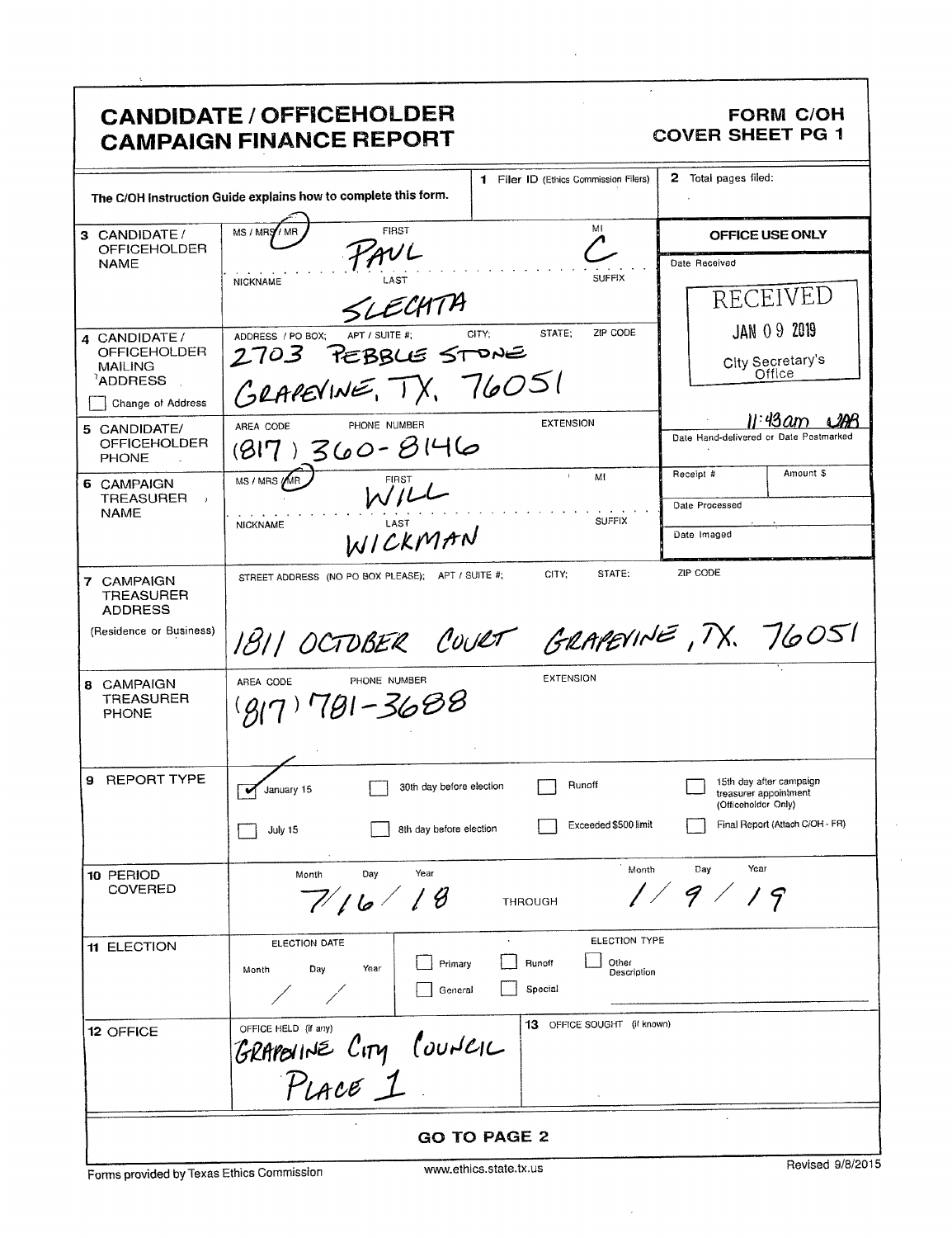## **CANDIDATE / OFFICEHOLDER CAMPAIGN FINANCE REPORT**

## **FORM C/OH COVER SHEET PG 2**

| 14 C/OH NAME                                              |                                                                                                                                                                                                                                                                                                                                                                                                  | PAUL SLECHTA                                                                                                          | <b>15</b> Filer ID (Ethics Commission Filers)                                 |
|-----------------------------------------------------------|--------------------------------------------------------------------------------------------------------------------------------------------------------------------------------------------------------------------------------------------------------------------------------------------------------------------------------------------------------------------------------------------------|-----------------------------------------------------------------------------------------------------------------------|-------------------------------------------------------------------------------|
| <b>16 NOTICE FROM</b><br><b>POLITICAL</b><br>COMMITTEE(S) | THIS BOX IS FOR NOTICE OF POLITICAL CONTRIBUTIONS ACCEPTED OR POLITICAL EXPENDITURES MADE BY POLITICAL COMMITTEES TO<br>SUPPORT THE CANDIDATE / OFFICEHOLDER. THESE EXPENDITURES MAY HAVE BEEN MADE WITHOUT THE CANDIDATE'S OR OFFICEHOLDER'S<br>KNOWLEDGE OR CONSENT. CANDIDATES AND OFFICEHOLDERS ARE REQUIRED TO REPORT THIS INFORMATION ONLY IF THEY RECEIVE NOTICE<br>OF SUCH EXPENDITURES. |                                                                                                                       |                                                                               |
|                                                           | <b>COMMITTEE TYPE</b>                                                                                                                                                                                                                                                                                                                                                                            | <b>COMMITTEE NAME</b>                                                                                                 |                                                                               |
|                                                           | <b>GENERAL</b>                                                                                                                                                                                                                                                                                                                                                                                   |                                                                                                                       |                                                                               |
|                                                           | SPECIFIC                                                                                                                                                                                                                                                                                                                                                                                         | <b>COMMITTEE ADDRESS</b>                                                                                              |                                                                               |
|                                                           |                                                                                                                                                                                                                                                                                                                                                                                                  |                                                                                                                       |                                                                               |
|                                                           |                                                                                                                                                                                                                                                                                                                                                                                                  | COMMITTEE CAMPAIGN TREASURER NAME                                                                                     |                                                                               |
| <b>Additional Pages</b>                                   |                                                                                                                                                                                                                                                                                                                                                                                                  |                                                                                                                       |                                                                               |
|                                                           |                                                                                                                                                                                                                                                                                                                                                                                                  | COMMITTEE CAMPAIGN TREASURER ADDRESS                                                                                  |                                                                               |
|                                                           |                                                                                                                                                                                                                                                                                                                                                                                                  |                                                                                                                       |                                                                               |
| <b>17 CONTRIBUTION</b><br><b>TOTALS</b>                   | 1.                                                                                                                                                                                                                                                                                                                                                                                               | TOTAL POLITICAL CONTRIBUTIONS OF \$50 OR LESS (OTHER THAN<br>PLEDGES, LOANS, OR GUARANTEES OF LOANS), UNLESS ITEMIZED | \$                                                                            |
|                                                           | 2.                                                                                                                                                                                                                                                                                                                                                                                               | TOTAL POLITICAL CONTRIBUTIONS<br>(OTHER THAN PLEDGES, LOANS, OR GUARANTEES OF LOANS)                                  |                                                                               |
| <b>EXPENDITURE</b><br><b>TOTALS</b>                       | З.                                                                                                                                                                                                                                                                                                                                                                                               | TOTAL POLITICAL EXPENDITURES OF \$100 OR LESS,<br>UNLESS ITEMIZED                                                     | S                                                                             |
|                                                           | 4.                                                                                                                                                                                                                                                                                                                                                                                               | <b>TOTAL POLITICAL EXPENDITURES</b>                                                                                   |                                                                               |
| <b>CONTRIBUTION</b><br><b>BALANCE</b>                     | TOTAL POLITICAL CONTRIBUTIONS MAINTAINED AS OF THE LAST DAY<br>5.<br>OF REPORTING PERIOD                                                                                                                                                                                                                                                                                                         |                                                                                                                       | \$303.10                                                                      |
| <b>OUTSTANDING</b><br><b>LOAN TOTALS</b>                  | TOTAL PRINCIPAL AMOUNT OF ALL OUTSTANDING LOANS AS OF THE<br>6.<br>\$<br>LAST DAY OF THE REPORTING PERIOD                                                                                                                                                                                                                                                                                        |                                                                                                                       |                                                                               |
| 18 AFFIDAVIT                                              |                                                                                                                                                                                                                                                                                                                                                                                                  |                                                                                                                       | I swear, or affirm, under penalty of perjury, that the accompanying report is |
| <b>WWW.</b>                                               | TARA A RROOKS                                                                                                                                                                                                                                                                                                                                                                                    | under Title 15, Cleation Code                                                                                         | true and correct and includes all information required to be reported by me   |

lotary Public, State of Texas Comm. Expires 10-08-2022 Notary ID 12435787-3

Signature of Candidate or Officeholder

AFFIX NOTARY STAMP / SEALABOVE Sworn to and subscribed before me, by the said *\_\_\_\_\_\_\_\_\_\_\_\_\_\_\_\_\_\_\_\_\_\_\_\_\_\_\_\_\_\_\_\_\_* this the day of *Januapu* \_, to certify which, witness my hand and seal of office.  $20 \frac{19}{2}$ Notaey Public Tara Beacks CheaBeans Printed name of officer administering oath

Signature of officer administering oath

Title of officer administering oath  $\Delta$ 

Forms provided by Texas Ethics Commission